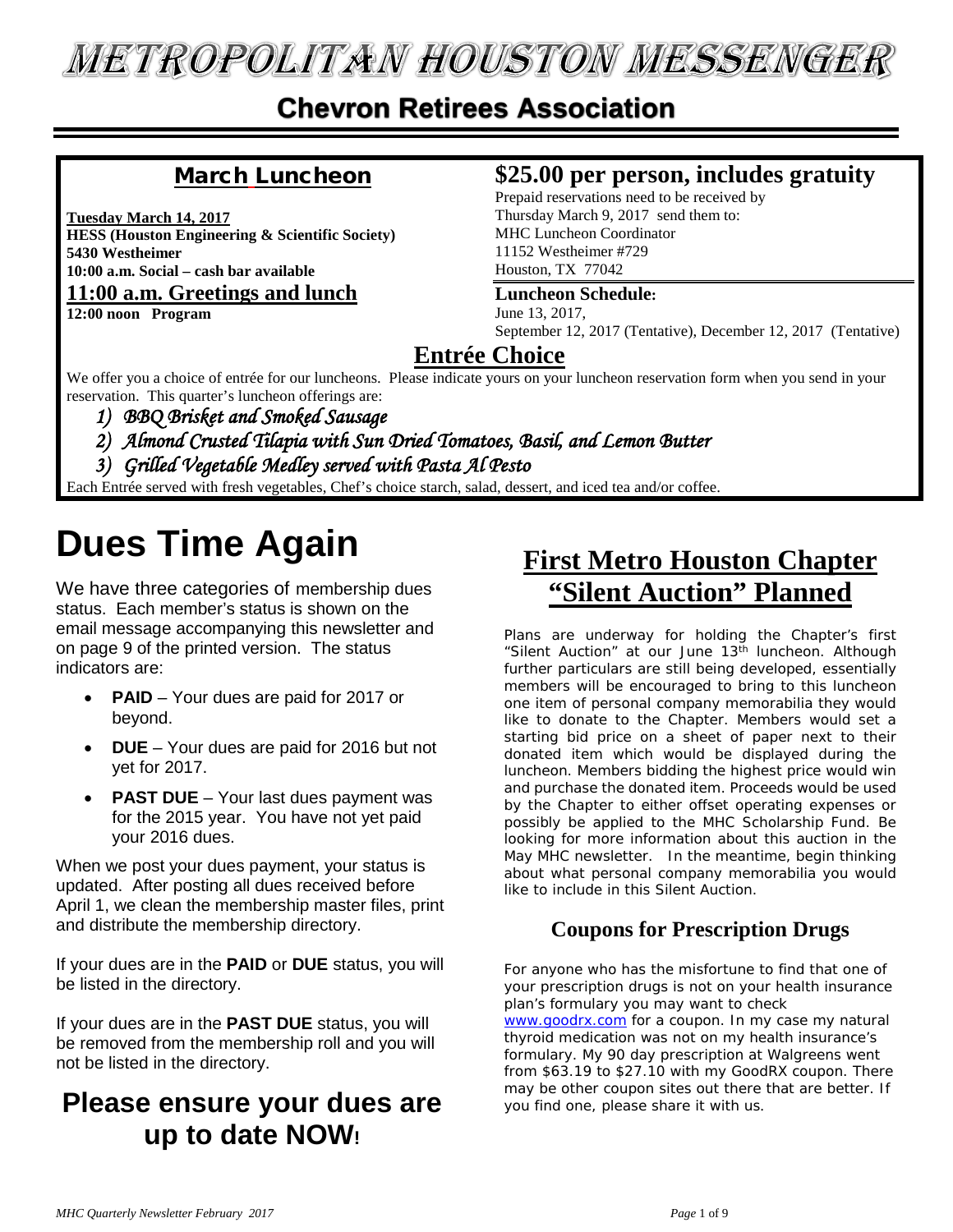# Scholarship

Each year our organization awards a \$2,000 college scholarship because of our members' generous support. We award this scholarship to the best student who has applied for the scholarship. The scholarship is based upon merit and not financial need. Each student is required to submit their application that includes their transcript, standardized testing scores, three reference letters, a 500-word essay, and a letter of acceptance to the college of their choice. The Scholarship Committee then evaluates all applicants for the scholarship based on this information.

The Scholarship Committee Chairperson must receive applications, including all required documentation as specified in the Scholarship Application Package, **no later than May 1, 2017**. The scholarship is awarded at our June luncheon. Therefore, to allow sufficient time for the completion of required documentation, requests for Scholarship Application Packages should be made as early in the year as possible. Since our MHC Scholarship is limited to those applicants who are sponsored by a current dues-paying member of the MHC, we must validate the student sponsor before sending out a packet to the applicant.

If you are a qualified sponsor, please fill out the Student Nomination and Sponsor Validation Form found on our website at: <http://cra-metrohouston.org/Qualifications.html> and send it to our Scholarship Chairperson Doug Beatty by e-mail or postal mail at: [Doug\\_the\\_Elder1@hotmail.com](mailto:Doug_the_Elder1@hotmail.com) or

MHC Scholarship Chairperson 5220 Braeburn Drive Bellaire, TX 77401-4815

# **March Program**

## Mel Haynie



Mel Haynie is the Director of Recruiting and Internal HR contact at Edge Engineering and Science, LLC (EDGE). Mel has worked in HR and Recruiting for twelve (12) years. In her role, she helps shape the company culture by identifying and employing key personnel and manages the administrative functions of HR at the local level.

Mel became a member of the Houston Livestock Show and Rodeo, HLSR, in 2015 and joined the Membership Committee where she completed her Rookie Year as the #2 Sales Person and earned Shotgun Sales award. She has remained on the Membership Committee and again earned the Shotgun Award for badging by November prior to the Show. In 2016, Mel joined the Speakers Committee as a Provisional Member. She recently conducted a speech to Grimes County Go Texan

BBQ Cook-off event and is scheduled to announce both the Conroe Rodeo Parade on February 25<sup>th</sup> and the Downtown Houston Parade on March 4th.

Mel's husband is also a member of the HLSR serving on the Armed Forces Appreciation Committee. He serves that committee with photography and attends the Armed Forces Appreciation Committee during the downtown parade, the World Championship BBQ Cook-off and on the Appreciation days of both Armed Services and First Responders.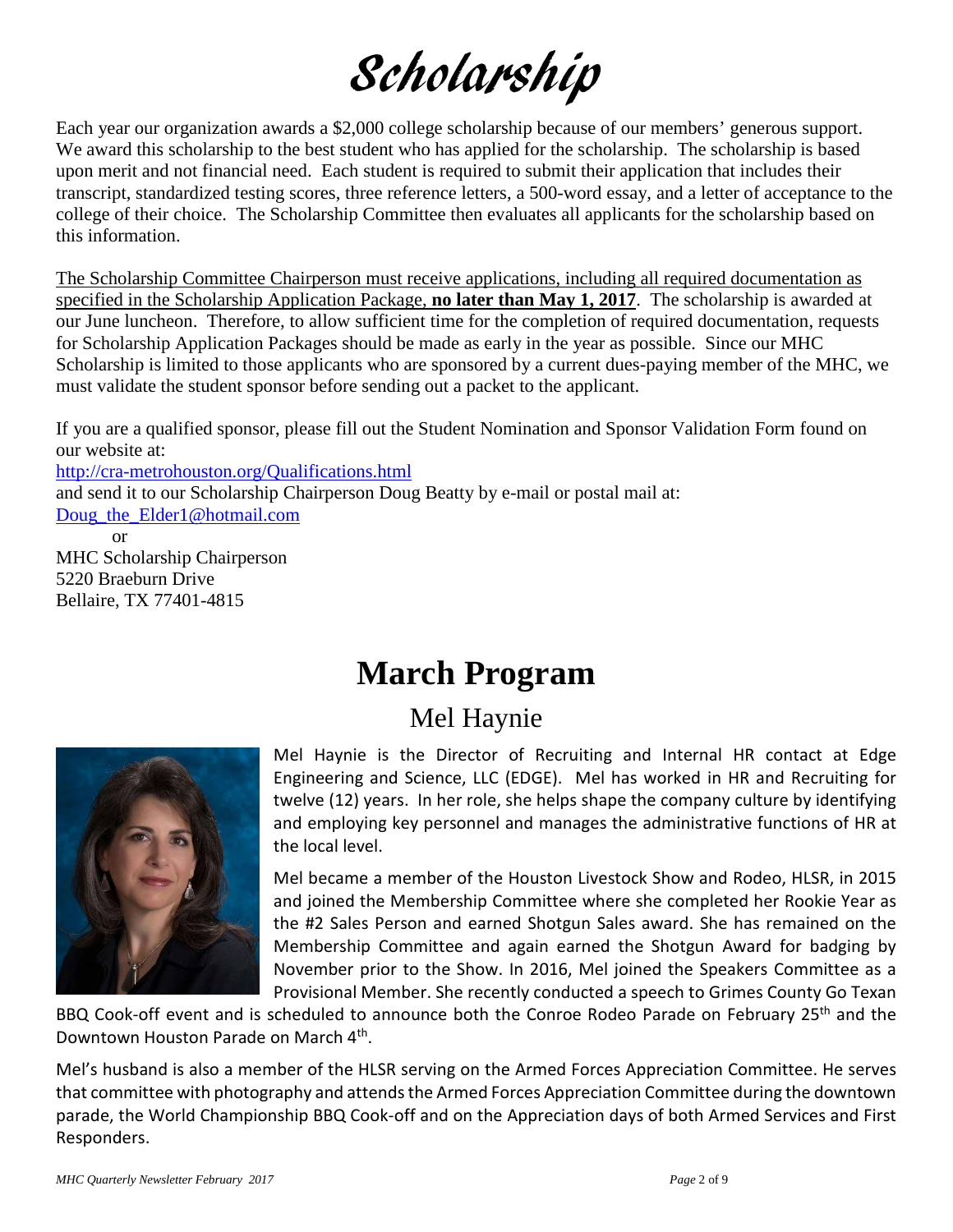| <b>MHC Primary Contacts</b>                   |                                |                                                     |                                             |                                          |                                                                   |
|-----------------------------------------------|--------------------------------|-----------------------------------------------------|---------------------------------------------|------------------------------------------|-------------------------------------------------------------------|
| President,<br><b>Communications</b>           | Glenn<br>Ewan                  | 281-693-5461<br>glenn@gewan.us                      | Past President &<br>Calling                 | <b>Bill Dodge</b>                        | 832-934-0680<br>wndodge@sbcglobal.net                             |
| <b>Committee Chair</b><br>& CRA               |                                |                                                     | <b>Committee</b><br>Chair, CRA              |                                          |                                                                   |
| <b>Demographics</b><br><b>Committee Chair</b> |                                |                                                     | <b>Benefits Cmte</b><br><b>Member</b>       |                                          |                                                                   |
| Vice President &<br>Luncheon                  | George<br>Treibel              | 281-485-3538<br>gmtr@att.net                        | Scholarship<br><b>Committee</b>             | Doug<br><b>Beatty</b>                    | 713-665-6652<br><u>doug</u> the elder1@hotmail.com                |
| Coordinator<br><b>Secretary</b>               | Judy                           | 713-213-4581                                        | <b>Chair</b><br>Scholarship                 | Truman                                   | 281-469-4745                                                      |
| Treasurer &<br><b>Luncheon Site</b>           | Spencer<br>Howard<br>O'Donnell | j.b.spencer@att.net<br>832-409-9908<br>hjod@att.net | <b>Committee</b><br>Luncheon<br>Committee.- | <b>Childress</b><br>Dennis<br>Huddleston | tgchildress@sbcglobal.net<br>281-587-1669<br>$d$ chuddle@juno.com |
| Coordinator                                   |                                |                                                     | Invocation,<br>Pledge and                   |                                          |                                                                   |
| Membership                                    | Bill                           | 281-497-6365                                        | <b>Benediction</b><br><b>CRA Past</b>       | Charlie                                  | 713-569-6931                                                      |
| <b>Committee Chair</b>                        | Alvarez                        | wfal@comcast.net                                    | <b>President</b>                            | Rhoads                                   | charlie $r$ hoads $42@$ vahoo.com                                 |

## **The President's Podium**

It is time to get serious about submitting your Grandchild's, Great-Grandchild's application for a Metro Houston college scholarship. The closing date for considering applications for the 2017 award is May 1, 2017. The form to submit to Doug Beatty to ask for the application packet is on our website, [www.cra](http://www.cra-metrohouston.org/)[metrohouston.org](http://www.cra-metrohouston.org/) under the Scholarship tab. Please take advantage of this benefit if you have a descendant that qualifies.

We had another very fine attendance at our December luncheon. More than one hundred sixty registered and more than 150 attended. We are sorry that we cannot refund the meal payment for those who find at the last minute that they cannot attend but we are required to pay HESS for those meals unless we are notified by the Thursday before the luncheon that you cannot attend. Then we can adjust our count to HESS. Many new members, spouses, and several Boomers attended. If you are not familiar with the term "Boomer", these are people who are still working but are on the short road to retirement. We welcome their attendance at our luncheons, and hope we impress them positively and that they want to join our chapter as soon as they retire. If there is a specific type of program that you would like presented at your chapter luncheons, please let us know. With our currently large crowds**,** we are not attempting to have a sign-in**,** so we have published a list of those with luncheon reservations later in this edition. Peruse the list**,** and you may find a friend you could have seen.

December was our annual election of officers and Board Members at Large. In case you missed the slate in the last newsletter, the current Board of Directors were elected to an additional term.

As is pointed out on the first page, it is down to the deadline for paying your 2017 dues. Please "Pay Up/Catch Up" so you will remain in our chapter directory. While you are writing a check for your dues, and hopefully your luncheon, how about adding a little for the MHC Scholarship Fund? With our 800 members, if each of us gives only \$2.50 each year**,** we would guarantee the continuation of the \$2,000 scholarship. Remember**,** the recipient of this award is not some stranger**;** it is one of our own grandchildren or great grandchildren. You may not know the child, but you likely know the sponsoring member. If you are interested, check out the Scholarship article on page 2 in this edition for information on who qualifies.

Here is wishing you a very Happy New Year !! Glenn Ewan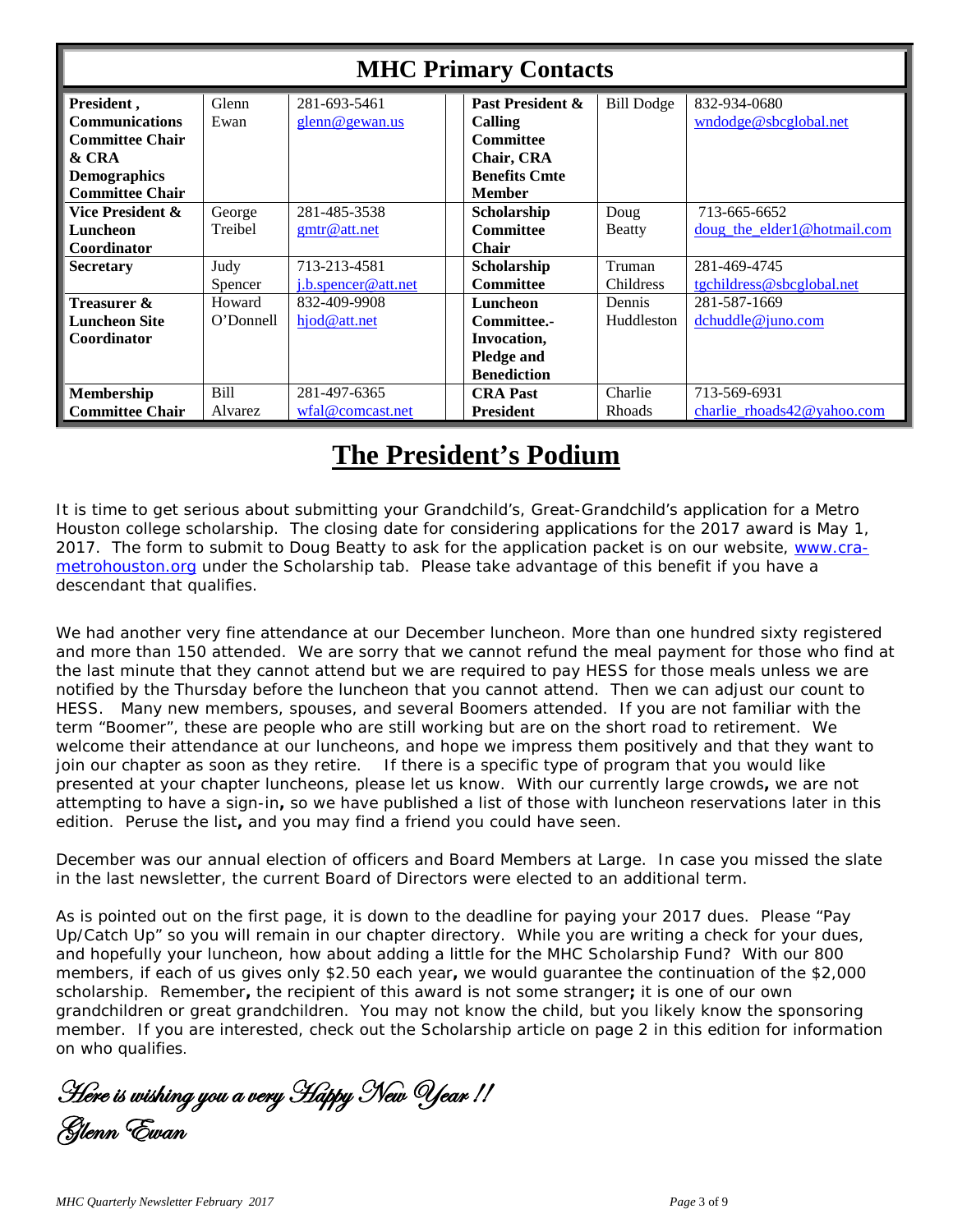**Last LuncheonHighlights Scott Graham, Houston's Own Piano Man**



Scott Graham is a local Houstonian, with over 20 years' experience in the music industry. He is classically trained with a Bachelor of Arts in the Theory of Music Composition and a minor in Piano and French Horn.

Scott has mastered a variety of musical styles including standards, top 40, jazz, new age, classical, world music and piano arrangements of some of the best classics and cover tunes of all time. His repertoire embraces the sounds of yesterday and today, and his infinite, sheetmusic library includes pieces from the 1920s through some of the most popular hit songs available today, everything from Cole Porter to Cold Play. You may listen to his program on our website [www.cra](http://www.cra-metrohouston.org/)[metrohouston.org](http://www.cra-metrohouston.org/) in the *Meetings* tab.

**Online Directory**

Did you know about the powerful tool that you have access to find fellow retirees within MHC? Just browse on your computer, tablet, or smartphone to MHC's website: [www.cra](http://www.cra-metrohouston.org/)[metrohouston.org](http://www.cra-metrohouston.org/). Now find the Directory menu tab, and if you point to it you'll see a drop down menu item How To Create Your Logon. Click on it and you'll have all the instructions to get you started. After you register you'll receive an email confirming your registration. If you do not receive this message within an hour, please send a note to [membership@cra-metrohouston.org](mailto:membership@cra-metrohouston.org) so we can approve your logon manually.

After the logon information**,** there are instructions on how to use the directory search. This online directory search contains the most current information from our database. It is updated at least quarterly but often sooner. Let's say you meet someone at a luncheon, and you remember his name is Bob or Bill or at least something that starts with "B". You can search the first name with the first character, or the last name with the first character. Of course, the name field searches can be narrowed down by searching by more than one character, "Bo" for example will find Bob but not Bill. What if you think you would like to go to a luncheon but you aren't sure you can drive that day? You can search the directory by your 5 digit zip code and find all the MHC members who live in your area. Be sure to leave the name fields blank for this to work.



MHC supports the Houston Food Bank with our donations of non-perishable food and paper goods and cash. Because the Food Bank purchases in very large quantities and with significant discounts, we are advised that your \$1 contribution to them provides a full day of meals to a needy neighbor. Therefore, if you are going to purchase items for this purpose, **consider donating the cash; it purchases a lot more when HFB spends it for you, and it will be used to purchase items HFB needs most**. **To facilitate cash donations, we will place a donation jar for the HFB on the registration table**. **Don't forget Chevron Humankind matching if you donate with your check made out to Houston Food Bank in any amount of \$20 or greater!**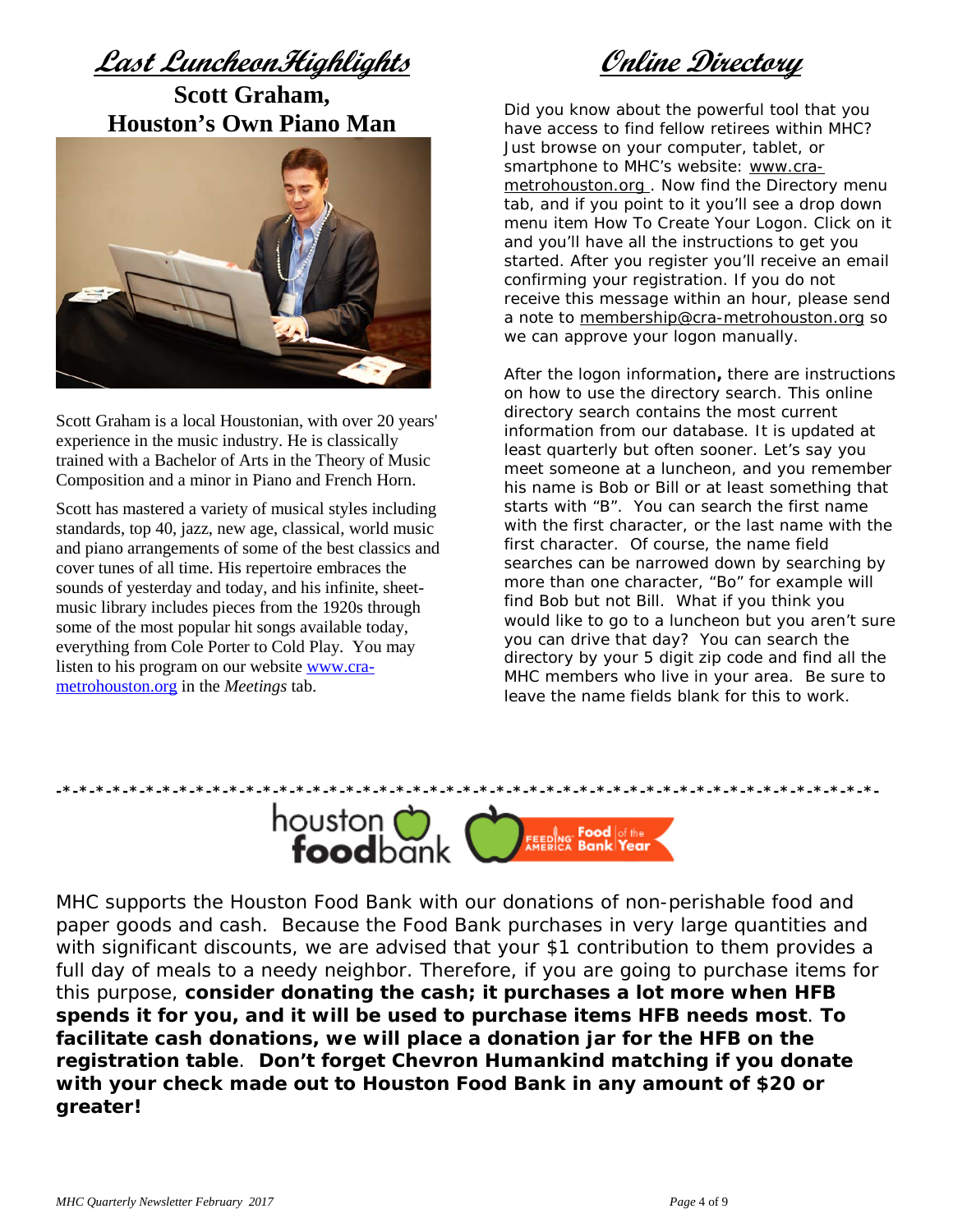# Door Prize Winners









Don Edmonston Jim Gerhardt James Lejeune Kevin Deal











Larry Huebel Jackie LeJeune Debra DiMuccio Cindy Munday



Eric Brown Gary Taylor Alan Scott Ronda Valentine















Judy Spencer Thomas Rodriguez John Munday



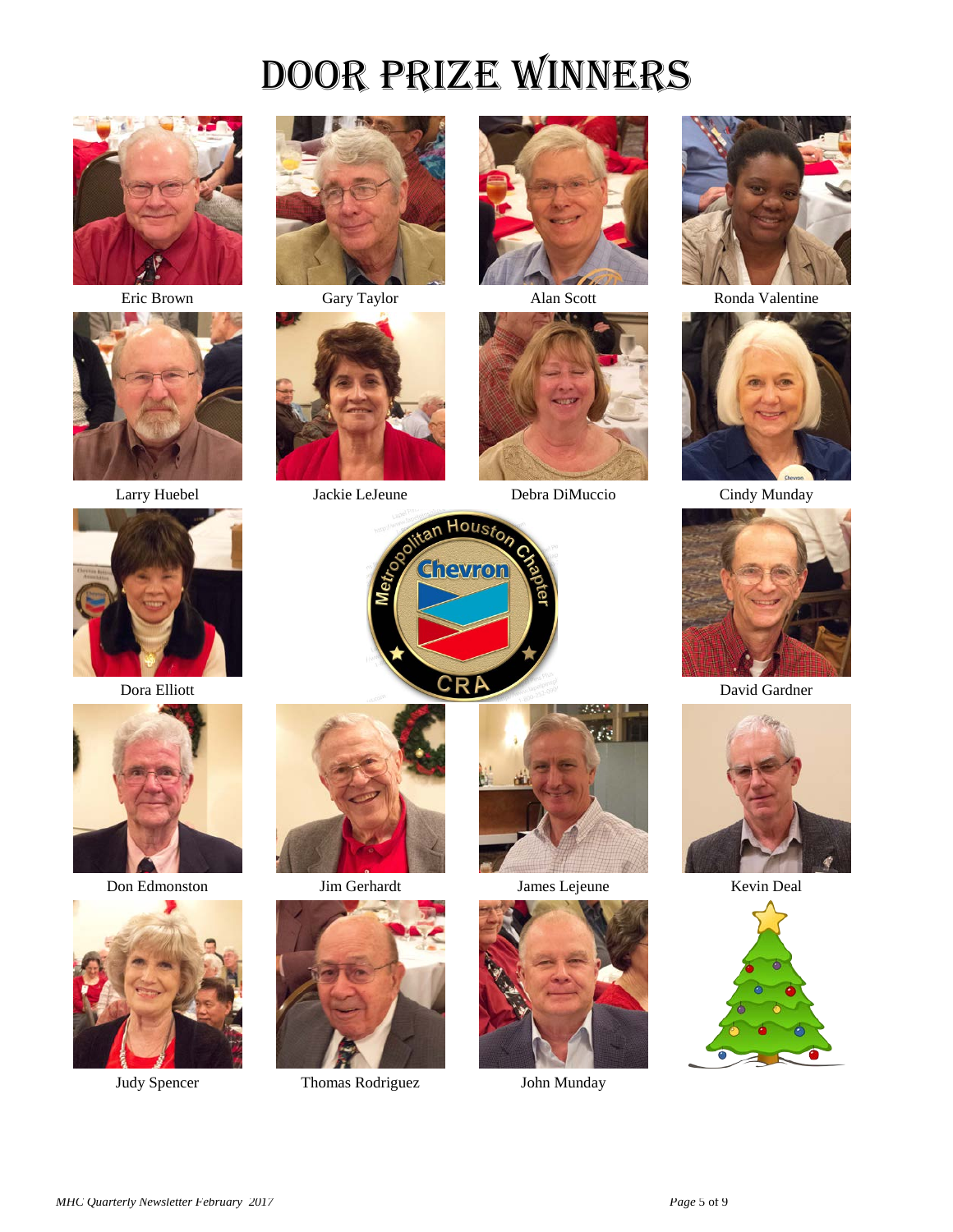### **2017 Budget (Where does my \$10 go?)**



# Membership

It is that time of the year – membership renewal. From October 1<sup>st</sup> through March 31<sup>st</sup> you can pay your \$10.00 fee for your 2017 membership. Renewal is so easy; just use the form at the end of this newsletter. For those procrastinators who have a PAST DUE status for their dues, just remember that if you miss the March 31<sup>st</sup> date, you will not be included in the 2017 Directory.

MHC has a "try it for free" for first time members. Any retiree of Chevron or one of its merged companies who has not been a member of any other Chevron Retiree Chapter will receive their first year's MHC membership for free. You may want to use this first time offer to entice one or more of your retiree friends who haven't yet joined MHC. Just give them the link to our website, [www.cra-metrohouston.org](http://www.cra-metrohouston.org/) to show them the benefits of our chapter.

Speaking about our website, [www.cra-metrohouston.org](http://www.cra-metrohouston.org/) you may just want to check it out yourself to see all the good information that is out there for you.

#### **Renew today. Don't put off until tomorrow what you can do today.**

Thank you, Bill Alvarez MHC Membership Committee Chair

# **Treasurer's Corner**

| <b>2016 End of Year Financial Statement</b> |                         |                   |  |
|---------------------------------------------|-------------------------|-------------------|--|
| <b>REVENUE</b>                              | Annual<br><b>Budget</b> | <b>YTD Actual</b> |  |
| Income (dues)                               | \$4,500                 | \$5,116           |  |
| <b>TOTAL REVENUE</b>                        | \$4,500                 | \$5,166           |  |
|                                             |                         |                   |  |
| <b>EXPENSES</b>                             |                         |                   |  |
| <b>CRA Dues</b>                             | \$1,125                 | \$1,059           |  |
| Luncheon Meal Cost - Net                    | \$750                   | \$1000            |  |
| Web Site                                    | \$300                   | \$500             |  |
| Misc. Expenses                              | \$250                   | \$2,229           |  |
| <b>Lapel Pins</b>                           | \$2,197                 | \$3,587           |  |
| Mail Box                                    | \$0                     | \$0               |  |
| <b>Luncheon Door Prizes</b>                 | \$600                   | \$600             |  |
| Luncheon Entertainment                      | \$600                   | \$550             |  |
| Scholarship Fund Transfer                   | \$500                   | \$455             |  |
| <b>TOTAL EXPENSE</b>                        | \$6,322                 | \$9,480           |  |
| Surplus/(Deficit)                           | (\$1,822)               | $(\$3,158)$       |  |
|                                             |                         |                   |  |
| <b>SCHOLARSHIP FUND</b>                     | <b>DATE</b>             |                   |  |
| <b>Beginning Balance</b>                    | 4/1//2016               | \$0               |  |
| <b>Scholarship Donations</b>                | 12/31//2016             | \$1698.50         |  |
| <b>General Fund Transfers</b>               | 4/13/2017               | S                 |  |
| Scholarship Award                           | 6/2017                  | $(\$2000.00)$     |  |
| Surplus/(Deficit)                           | 12/31/2016              | $(\$301.50)$      |  |

**Items of note: Merger of former Texaco Chapter resulted in larger than expected expenses. These are all one-time expenses and will not occur in 2017.**

### Metro Houston Benefits **CONNECTION**



Bill Dodge is our Chapter's immediate Past President and a current Metro Houston Board Member. Bill is also a CRA Benefits Committee Member. If you have any problems with your transition from Chevron supported health insurance to

OneExchange, Bill is the person in MHC to contact. Bill is also available to assist Chapter members on other Chevron/CRA benefits questions. He will either answer your question or find the person who will. His contact information is:

Phone - 832-934-0680 Email – [wndodge@sbcglobal.net](mailto:wndodge@sbcglobal.net)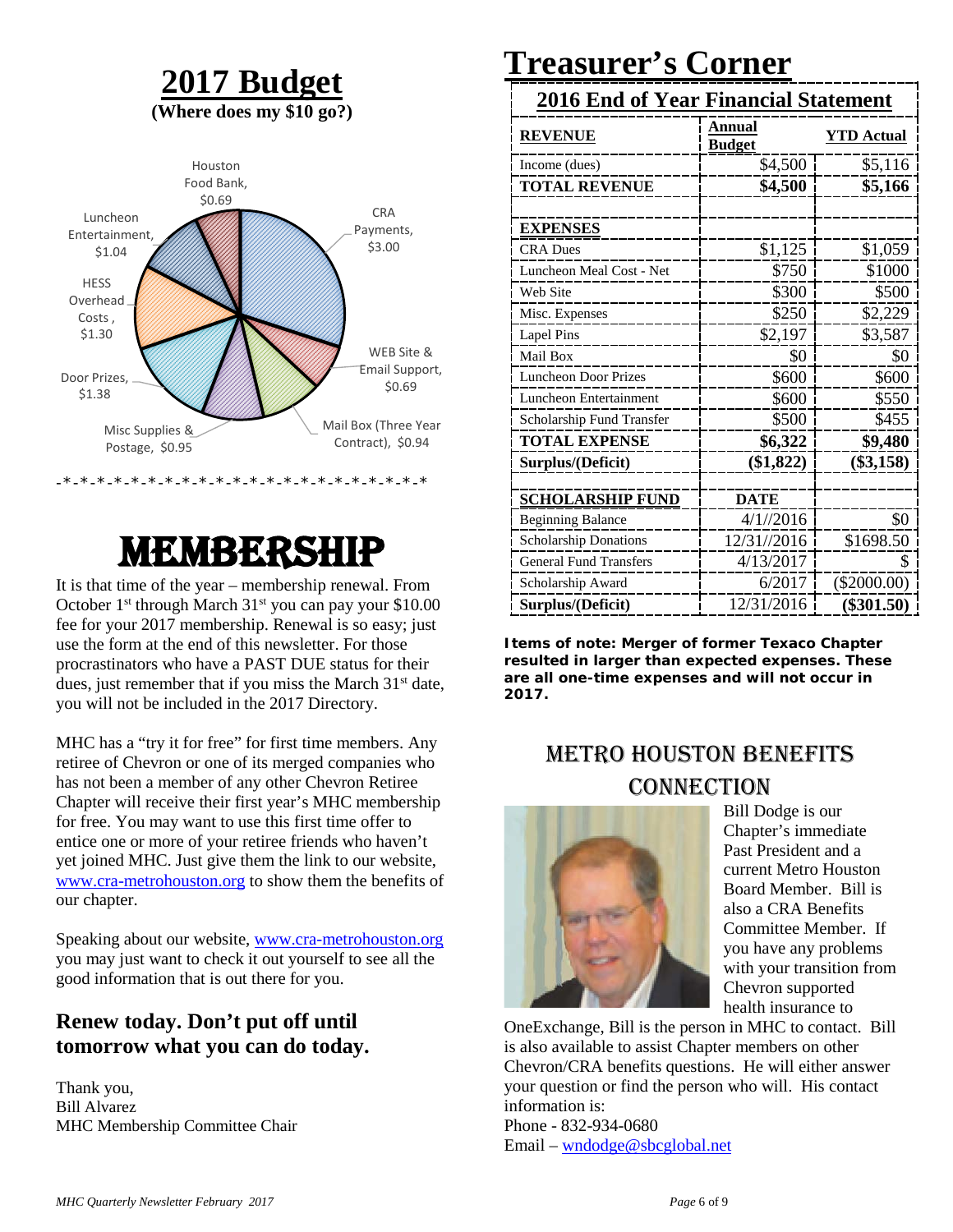

### IN MEMORIAM

We extend our deepest sympathy to the families of these individuals

| <b>Robert W Bass</b>     | 10/18/2016 | Gulf    |
|--------------------------|------------|---------|
| Mavis L Carter           | 12/06/2016 | Gulf    |
| <b>Robert A Chumbley</b> | 12/18/2013 | Unocal  |
| Thomas L Clark           | 9/20/2016  | Texaco  |
| James P Dimiceli         | 8/23/2016  | Texaco  |
| Imo J Dodd               | 9/17/2016  | Getty   |
| William "Bill" Donat     | 2/6/2017   | Gulf    |
| Kenneth W Doss           | 10/24/2016 | Texaco  |
| <b>Elmer Eisner</b>      | 10/20/2016 | Texaco  |
| Marcus J Epperson        | 10/1/2016  | Getty   |
| William A Fann           | 8/2/2016   | Texaco  |
| <b>Ouida S Foster</b>    | 4/25/2016  | Gulf    |
| Raymond Galvin           | 01/20/2017 | Chevron |
| J Bruce Gilman           | 10/4/2016  | Texaco  |
| Mark P Hinton            | 11/1/2016  | Gulf    |
| Jerry D Hunter           | 11/16/2016 | Gulf    |
| <b>Richard D Jones</b>   | 11/23/2016 | Gulf    |
| Coy E Killion            | 11/15/2016 | Gulf    |
| Ralph S Kurland          | 11/08/2016 | Gulf    |
| Ken R Lafferty           | 11/19/2016 | Texaco  |
| Alexander E Lord         | 10/30/2016 | Gulf    |
| Michael D Lyons          | 11/7/2016  | Texaco  |
| Richard T Major          | 11/9/2016  | Texaco  |
| Jose Luis Marques        | 11/3/2016  | Texaco  |
| <b>Robert Marquez</b>    | 11/5/2016  | Unocal  |
| Francis J Mitch          | 11/01/2016 | Texaco  |
| Ray Lee Pace             | 11/20/2016 | Texaco  |
| Evelyn V Payne           | 10/12/2016 | Texaco  |
| Eva D Quintero           | 11/10/2016 | Chevron |
| Norman L Schultz         | 11/01/2014 | Texaco  |
| Patrick J Simon          | 2/11/2012  | Texaco  |
| Victor J Stacey          | 2/16/2016  | Gulf    |
| Ken Steinkirchner        | 2/3/2017   | Chevron |
| James G Thomas           | 12/08/2016 | Getty   |
| William G Volz           | 11/29/2016 | Texaco  |
| Tillman L Wheat          | 11/2/2016  | Texaco  |

## Non Luncheon Activities



How about a short cruise? MHC is exploring the option of taking a 4 or 5-day cruise out of Galveston this fall in addition to our regular luncheon. Let us know if this is something you might be interested in doing. For example:

| Carnival Valor - 5 Day |       |                           |                    |      |
|------------------------|-------|---------------------------|--------------------|------|
| November 4, 2017       |       |                           |                    |      |
| Date                   | Day   | Location   Arrive   Leave |                    |      |
| $11/4/17$ Sat          |       | Galveston,<br><b>TX</b>   |                    | 4 PM |
| $11/5/17$ Sun          |       | Fun Day At Sea            |                    |      |
| $11/6/17$ Mon          |       | Cozumel,<br>Mex           | $\frac{1}{2}$ 9 Am | 6 PM |
| $11/7/17$ Tue          |       | Yucatan,<br>Mex           | 10 AM              | 6 PM |
| 11/8/17                | Wed   | Fun Day At Sea            |                    |      |
| 11/9/17                | i Thu | Galveston, 8 AM<br>ТΧ     |                    |      |

The cost per person with two persons per room, tax included are:

| Interior Room - | \$402.78  |
|-----------------|-----------|
| Ocean View -    | \$442.78. |
| Balcony -       | \$562.78  |

Contact Charlie Rhoads or any MHC Board member or just email the following with your

input [activities@cra-metrohouston.org.](mailto:activities@cra-metrohouston.org)

### Bridge Anyone?

We are also exploring the possibility of having a Bridge group. If you are a player and would like to join an MHC group, please contact Charlie Rhoads or email [activities@cra-metrohouston.org](mailto:activities@cra-metrohouston.org)

### BIRTHDAYS AND ANNIVERSARIES

Did you celebrate your birthday this quarter? We know many of your fellow MHC members did. Find out who by checking the birthday list shown under *Membership* at the website, [www.cra-metrohouston.org](http://www.cra-metrohouston.org/) .

How about your wedding anniversary? Was it this quarter? If it was, find out who shares your anniversary month by checking the website, [www.cra-metrohouston.org,](http://www.cra-metrohouston.org/) for anniversaries under *Membership.*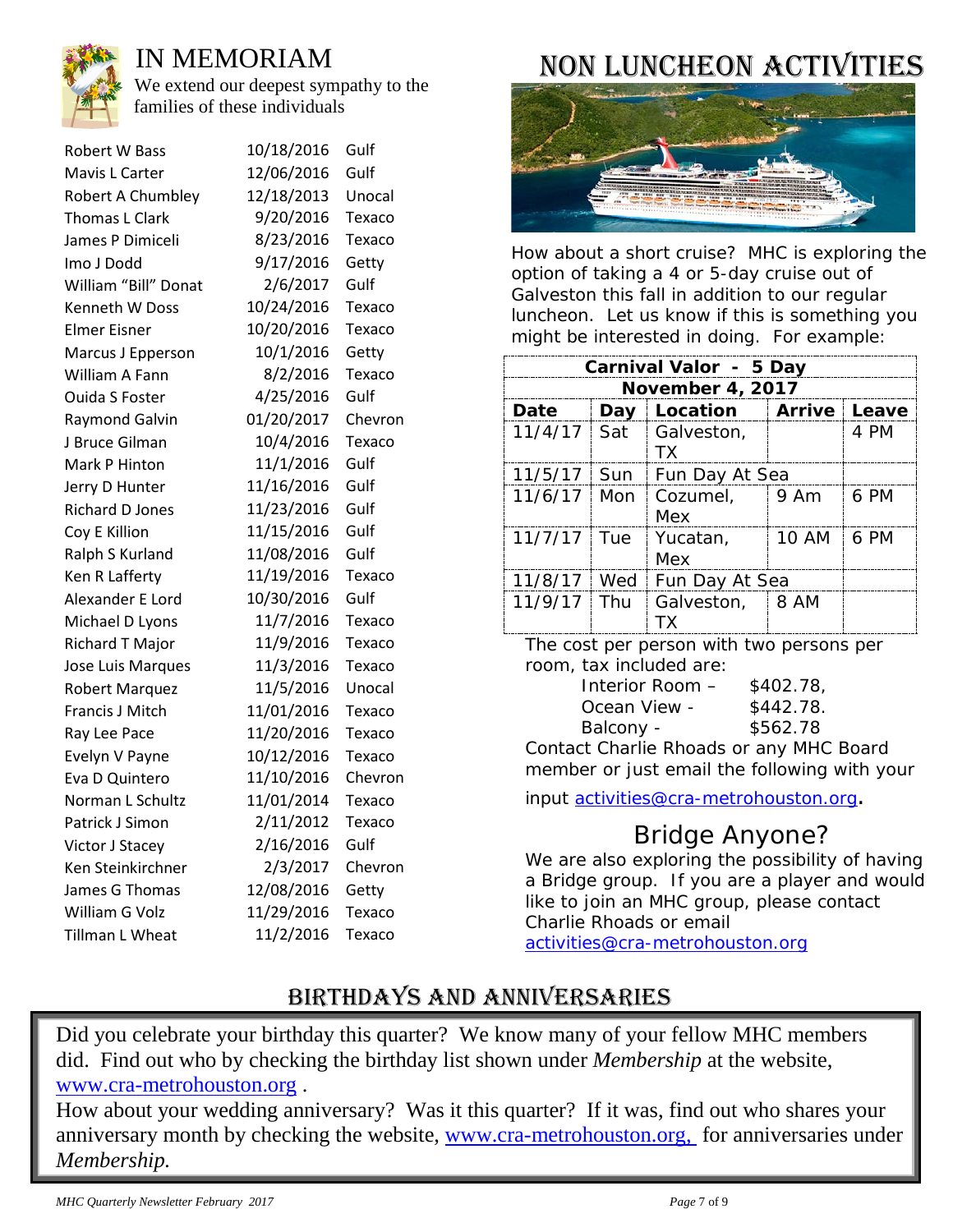## December 13 Luncheon Reservations

(Spouses and Guests are listed after their Member Host, therefore, are not shown in alphabetical order) (If you had guests that are not listed, we apologize but we failed to capture their names.)

| Dele Adeniji            | Don Edmonston            | James LeJeune           | J E Rogers             |
|-------------------------|--------------------------|-------------------------|------------------------|
| Sophie Allen            | Gail Edmonston           | Jackie LeJeune          | Monte Rogers           |
| Gary Allen              | Dora Elliott             | Ken Leung               | Jim Ryan               |
| <b>Bill Alvarez</b>     | Milton Elliott           | <b>Fred Levert</b>      | Nancy Ryan             |
| <b>Ruth Anderson</b>    | Glenn Ewan               | Dollie Levert           | <b>Bill Sanderford</b> |
| <b>Harold Ayers</b>     | Lorraine Ewan            | Sandra Littlefield      | Shari Sanderford       |
| Karen Barnett           | Gary Fitzgerald          | Jordan Loftus           | Alan Scott             |
| Lionel Barton           | Dorothy Fontaine         | Mildred Lynn            | Robert Skaggs          |
| Olive Barton            | <b>Buford Foster</b>     | Joann McCann            | Harold Smith           |
| Doug Beatty             | William Fraizer          | Lance McKenzie          | Claudia Smith          |
| <b>Iris Beatty</b>      | David Gardner            | Craig McKnight          | Phil Smith             |
| William Bednar          | <b>Judy Gee</b>          | Ginger McKnight         | Georgia Smith          |
| Deborah Bednar          | Jim Gerhardt             | Delores Medina          | Charlie Specht         |
| Sam Bounds              | <b>Edward Gerstbrein</b> | Ricky Mercado           | <b>Judy Spencer</b>    |
| Jon Branson             | Dale Gibson              | Pansy Meyer             | <b>Betty Spooner</b>   |
| Ho Cheng                | Fran Goeken              | <b>Esther Bender</b>    | Linnie Edwards         |
| Michael Chrzanowski     | Mary Jo Martin           | Joe Modlich             | James Stokes           |
| Eileen Chrzanowski      | Santana Gonzalez         | John Montgomery         | <b>Betty Stokes</b>    |
| Michael Cluchey         | Dorothy Greenwood        | Jean Moritz             | John Strickland        |
| <b>Rick Smyrl</b>       | Charlie Hancock          | Keith Morton            | JC Suman               |
| Clay Coe                | <b>Shirald Hendrix</b>   | Cindy Munday            | Jeff Sunderland        |
| Frank Coe               | Douglas Hicks            | John Munday             | Mandy Sunderland       |
| Carter Conlin           | <b>Edity Hicks</b>       | Sita Mutyala            | <b>Brian Taylor</b>    |
| Kelly Cox               | <b>Dennis Huddleston</b> | Rao Mutyala             | Janis Taylor           |
| Michael Dach            | Charlene Huddleston      | Judy Odle               | Gary Taylor            |
| <b>Scott Darnell</b>    | Larry Huebel             | <b>Howard O'Donnell</b> | George Treibel         |
| Leonce _Castagnos       | Deborah Huebel           | Brenda Opliger          | Rhonda Valentine       |
| Centha Davis            | Rei-Yu Chen Hwan         | Harry Opliger           | James Voldan           |
| Eric Brown              | John Jackson             | Sandy Owens             | <b>Bill Wally</b>      |
| Kevin Deal              | <b>Esther Jimenez</b>    | <b>Espy Price</b>       | Michael Wasik          |
| <b>Tunis Deal</b>       | Evelyn Kassey            | Ann Price               | Clint Weber            |
| Tom Deboise             | Michael Kassey           | Wanda Reves             | Sandra Weber           |
| Debra DiMuccio          | Michael Koster           | <b>Charlie Rhoads</b>   | <b>Fred Wells</b>      |
| <b>Manuel Provencio</b> | Paul Larson              | <b>Frances Rios</b>     | Jennifer Wells         |
| <b>Bill Dodge</b>       | <b>Bill Laub</b>         | Jim Robertson           | Thomas White           |
| Linda Dodge             | Janice Laurie            | Tomas Rodriguez         | Pat Whitnel            |
| <b>Betty Duplechain</b> | Linda Lawless            | Nereida Rodriguez       | Paul Woldy             |
| Paul Eastaway           | Bob Leeper               | Sid Roe                 |                        |